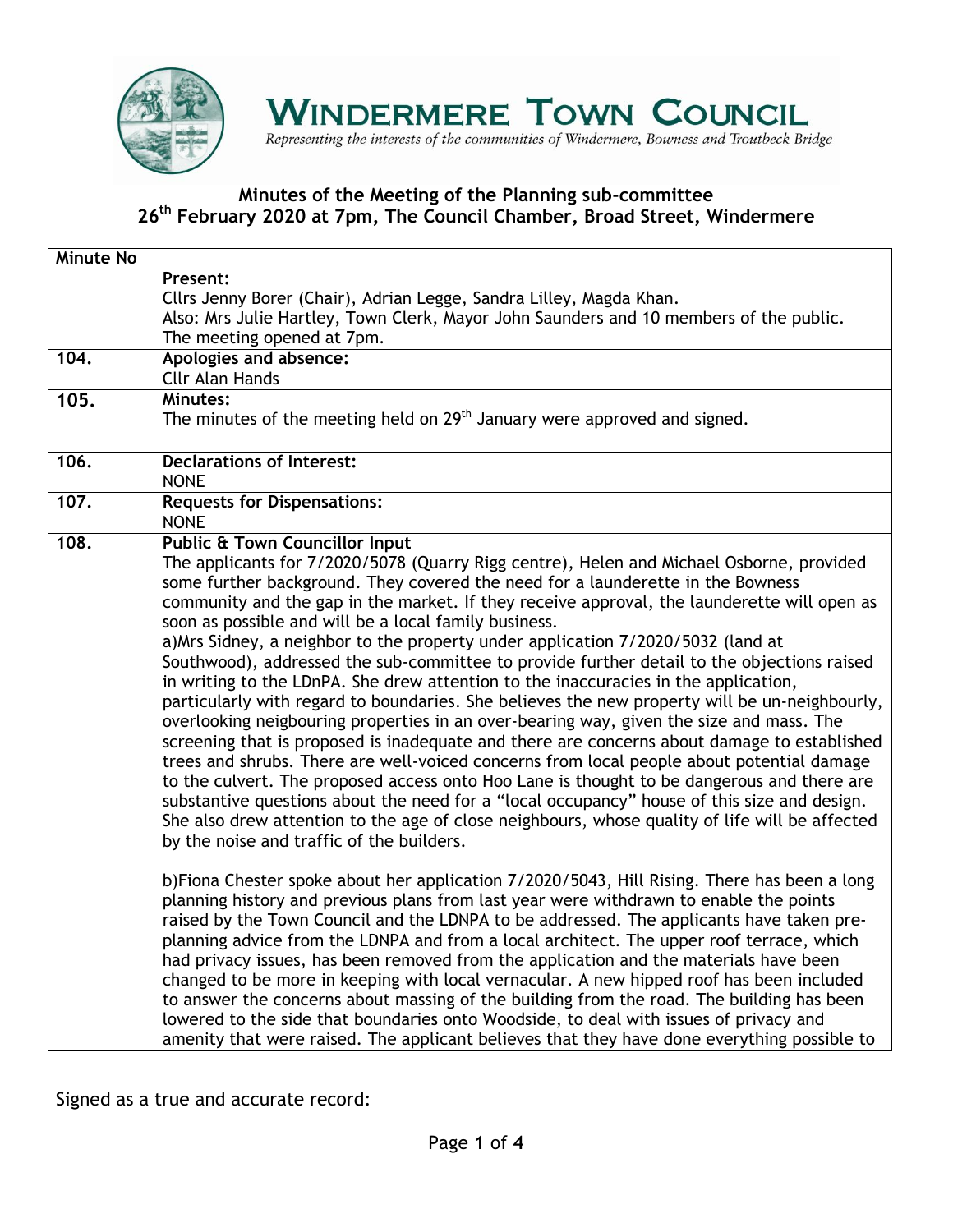

Representing the interests of the communities of Windermere, Bowness and Troutbeck Bridge

### **Minutes of the Meeting of the Planning sub-committee 26th February 2020 at 7pm, The Council Chamber, Broad Street, Windermere**

| answer local concerns and asks the Town Council to take that into account in formulating<br>their recommendations.                                                                                                                                                                                                                                                                                                                                                                                                                                                                                                                                                                                                                                                                                                                                                                            |
|-----------------------------------------------------------------------------------------------------------------------------------------------------------------------------------------------------------------------------------------------------------------------------------------------------------------------------------------------------------------------------------------------------------------------------------------------------------------------------------------------------------------------------------------------------------------------------------------------------------------------------------------------------------------------------------------------------------------------------------------------------------------------------------------------------------------------------------------------------------------------------------------------|
| c) Wilfrid Ellis, neighbor to the property under the application above (Hill Rising) made the<br>point that the new proposal is a step in the right direction but that the proposal is still an<br>over-development of the site, with the new building having an increased footprint of 50% and<br>an increased height of 23%. This will detract from the present spacious suburban residential<br>character of the area. The new property will be developed towards his property and there<br>will only be 3.8m at the nearest point. This will impinge on the amenity space of Barn How.<br>He believes that the proposed dwelling, with its increased mass, will be a dominant and<br>over-bearing feature on Smithy Lane and could set a precedent which would detract from<br>the quiet country nature of the lane. He asked the sub-committee to recommend refusal of<br>this proposal. |
| d) Malcolm Green, neighbor to Hill Rising (resides at Woodside) believes that this new<br>proposal is a step forward and tackles a lot of the very challenging nature of the site<br>(sloping, surrounded by other properties). However, he asserted that this new design does<br>not resolve the issue of the visual impact of the building on the street scene, where the<br>height and mass remains a problem that will affect the look and feel of the area.                                                                                                                                                                                                                                                                                                                                                                                                                              |
| The Chair thanked the public for their contributions and returned the main agenda. The<br>applications referred to above were taken first in order, to enable residents to leave if they<br>needed to.                                                                                                                                                                                                                                                                                                                                                                                                                                                                                                                                                                                                                                                                                        |
| <b>Member/Clerk Announcements:</b><br>Cllr Borer updated the sub-committee on the communication she had with the LDNPA on the<br>prior approval of the internal conversion at Ashleigh/Holly Road (offices to residential). The<br>response from the LDnPA clarified that prior approvals are determined by the National<br>Planning Framework, which applies in this case, therefore a full planning application cannot<br>be expected. There are issues with access and the need for the Marchesi Centre to maintain<br>clear access for users. A member of the Marchesi Centre was in attendance and the advice<br>from the sub-committee was to speak to the LDNPA in the first instance and to start to<br>communicate with the developers to agree a mutually satisfactory way forward.                                                                                                 |
|                                                                                                                                                                                                                                                                                                                                                                                                                                                                                                                                                                                                                                                                                                                                                                                                                                                                                               |
| <b>Planning Applications:</b><br>The following recommendations were agreed:<br>a) 7/2020/5034: Land off Elleray Road, Windermere: One bedroom detached dwelling to<br>meet local need (20/2)<br>No objections but the sub-committee support the recommendations of United Utilities and<br>the Highways Authority for a surface water drainage scheme to be put into place and made a<br>strict condition on any planning approval.<br>b)7/2020/5007: Waterbeck Lodge, Thornbarrow Rd, Windermere: Change of use of a<br>summerhouse to a grooming parlour (25/2)                                                                                                                                                                                                                                                                                                                             |
|                                                                                                                                                                                                                                                                                                                                                                                                                                                                                                                                                                                                                                                                                                                                                                                                                                                                                               |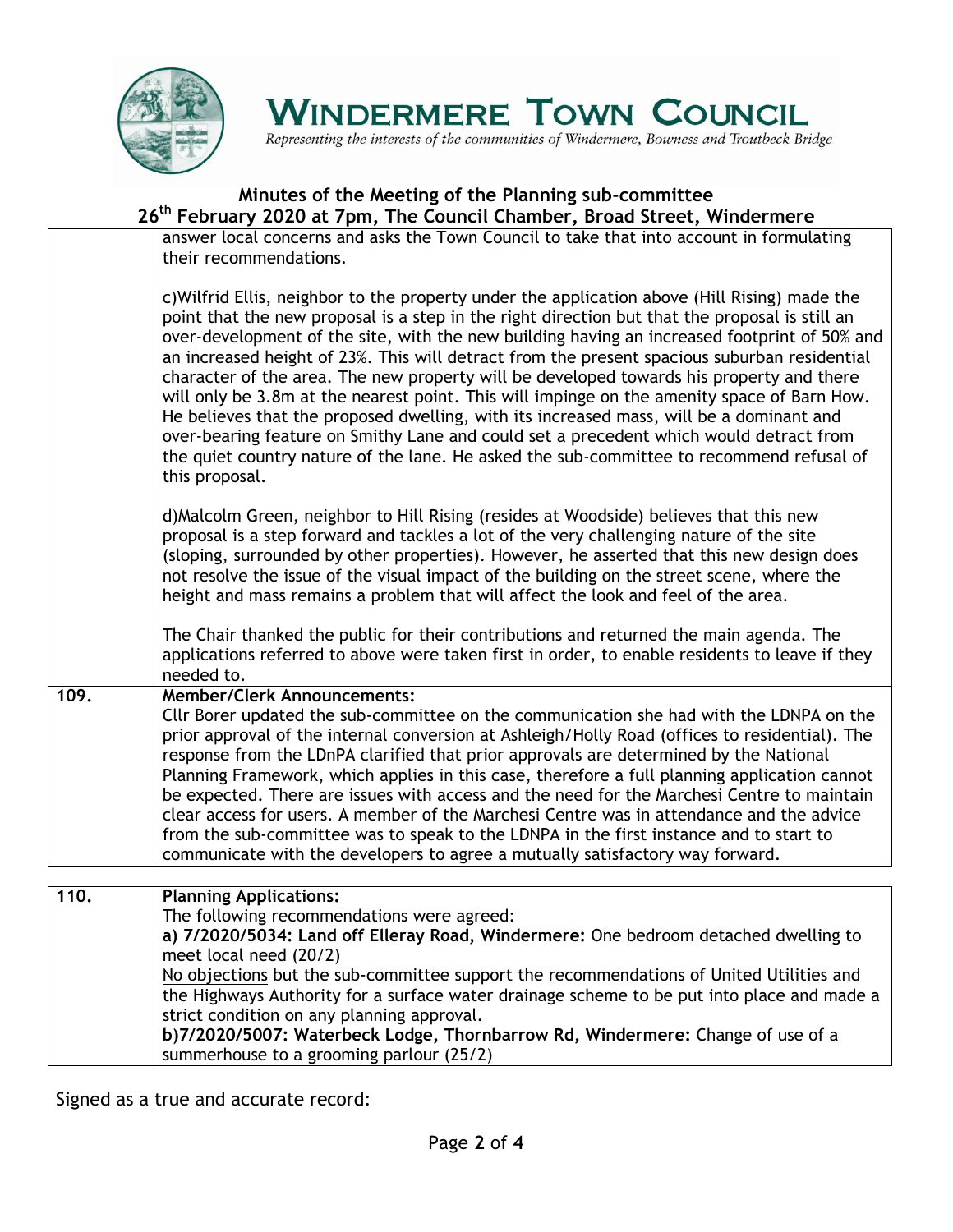

Representing the interests of the communities of Windermere, Bowness and Troutbeck Bridge

#### **Minutes of the Meeting of the Planning sub-committee**

**26th February 2020 at 7pm, The Council Chamber, Broad Street, Windermere**

#### No objections

**c)7/2020/5032: Land at Southwood, Hoo Lane, Windermere:** Construction of 1 no. new dwelling within the grounds of an existing property, Southwood. To include; creation of a new access point and driveway and double garage alongside associated landscaping works (25/2)

Recommend refusal on the grounds that, although the proposal is pleasing in design, it is unneighbourly, due to its proximity to the boundary with nearby properties. There may be scope to re-site any development closer to the applicants' property. The glazed part of the design over-looks directly into a neighbour's garden. There are issues with the accuracy of the application, with the boundaries wrongly drawn (per written objections) and the subcommittee notes the issues raised by neighbours with the drainage culvert and drainage plans have been requested by United Utilities and the Highways Authority. There is no reference to local occupancy on this application, but the sub-committee would question whether this type of property actually meets local need, with regard to the District Council's strategic plan.

**d)7/2020/5041: Lake District Cheshire Home (Holehird), Patterdale Road:** Construction of a new all-access footpath within existing gardens. Upgrade of existing footpaths within garden (2/3)

Recommend approval.

**e)7/2020/5054/55: Jade Delight, West View, Lake Road:** Replacement of existing extraction system inlet and outlet grills and illuminated signage. (2/3) No comment on this application, due to the issues already raised by the Environmental Health officer, who has observed that the proposal is inadequate if this building is to be used for food/restaurant purposes. Also, it is understood that internally illuminated signage is not acceptable in the LDNPA area, as set out in the Local Plan.

**f)7/2020/5052: 18, Beechwood Close, Bowness:** Extension to create additional floor (4/3) Recommend refusal. The proposed materials (in particular use of zinc) are not in keeping with the local character of the area and the building itself will be over-bearing and set a precedent for over-development in this neighbourhood.

**g)7/2019/5512: Rosthwaite, New Road, Windermere:** Demolition of existing bungalow, barn and outbuildings and the erection of new-build hotel with restaurant (outline application with some matters reserved) (5/3)

Recommend refusal. The new outline application does not satisfy the substantial concerns raised by the Town Council on the previous application (7/2018/5609). The planning statement has errors, which refer to a site in Lincolnshire and make it difficult to assess which part of the application is for Windermere in particular. The architecture design in the drawings is improved and more in keeping with the area, but our base concern remains - that